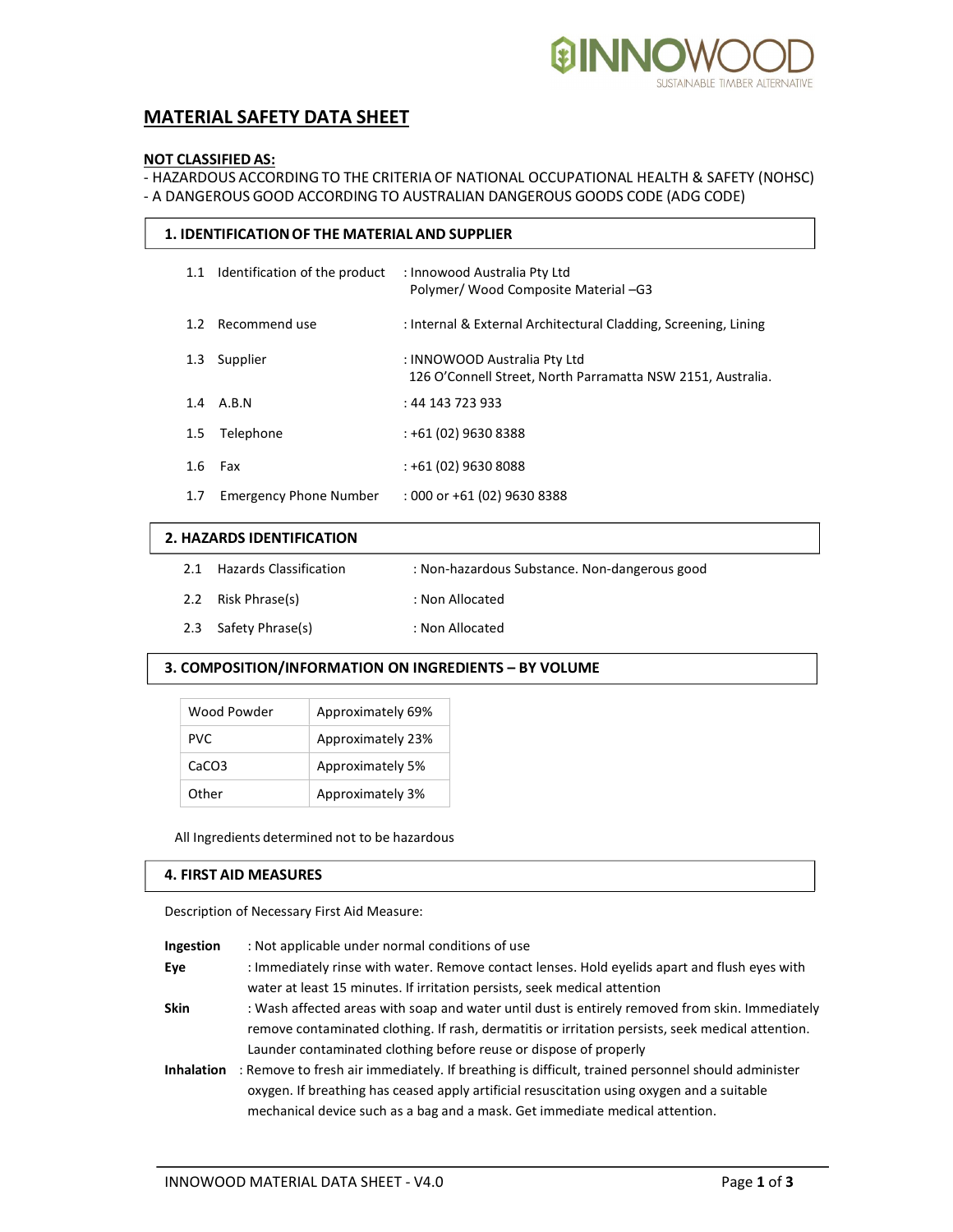

# 5. FIRE FIGHTING MEASURES

- 5.1 Suitable Extinguishing Media: Water, carbon dioxide or sand
- 5.2 Hazards from Combustion Products: Thermal-oxidative degradation, or burning, of wood can produce irritating and potentially toxic fumes and gases including carbon monoxide, baldheads and organic acids.
- 5.3 Precaution for Fire Fighter and Special Protective Equipment: Not applicable.

#### 6. ACCIDENTAL RELEASE MEASURES

- 6.1 Emergency Procedures: Non required
- 6.2 Methods and material for containment
	- Clean up procedures: Wood dust may be vacuumed, swept up or shovelled for recovery or disposal and wet down accumulated dusts prior to sweeping or shovelling in order to prevent explosion hazards. Avoid dusty conditions and provide good ventilation. Wood dust clean up and disposal activities should be accomplished in a manner to minimize creation of airborne dust. Do not inhale dusts during clean up

# 7. HANDLING AND STORAGE

7.1 Precautions for Safe Handling:

Avoid repeated or prolonged breathing of wood dust. Avoid eye contact or repeated or prolonged contact with skin. Change protective clothing and gloves when signs of contamination appear.

7.2 Condition for Safe Storage:

Material should not be subjected to temperatures exceeding the auto ignition temperature. Water spray may be used to wet down wood dust generated by sawing, sanding or machining to reduce the likelihood of ignition or dispersion of dust into the air.

# 8. EXPOSURE CONTROL/PERSONAL PROTECTION

8.1 National Exposure Standards Biological Limit Values: No biological limit allocated

Engineering Control:

Due to the explosive potential of wood dust when suspended in air, precautions should be taken during sanding, sawing or machining of wood products to prevent sparks or other ignition sources in ventilation equipment. Use of totally enclosed motors is recommended

8.2 Personal Protective Equipment

Eye: Recommend goggles or safety glasses as conditions indicate when sawing, sanding or machining wood products

Skin: Protective equipment such as gloves and outer garments may be needed to reduce skin contact. After working with the wood and before eating, drinking, toileting and use of tobacco products, wash exposed areas thoroughly.

# 9. PHYSICAL AND CHEMICAL PROPERTIES

Physical Description/Properties:

Physical Form, colour and odour : Solid Vapour Pressure : Not applicable Boiling Pont : Not applicable Vicat softening temperature : 83°C Solubility in Water : Insoluble Specific Gravity @ 25°C:  $\qquad \qquad$  : <1.0